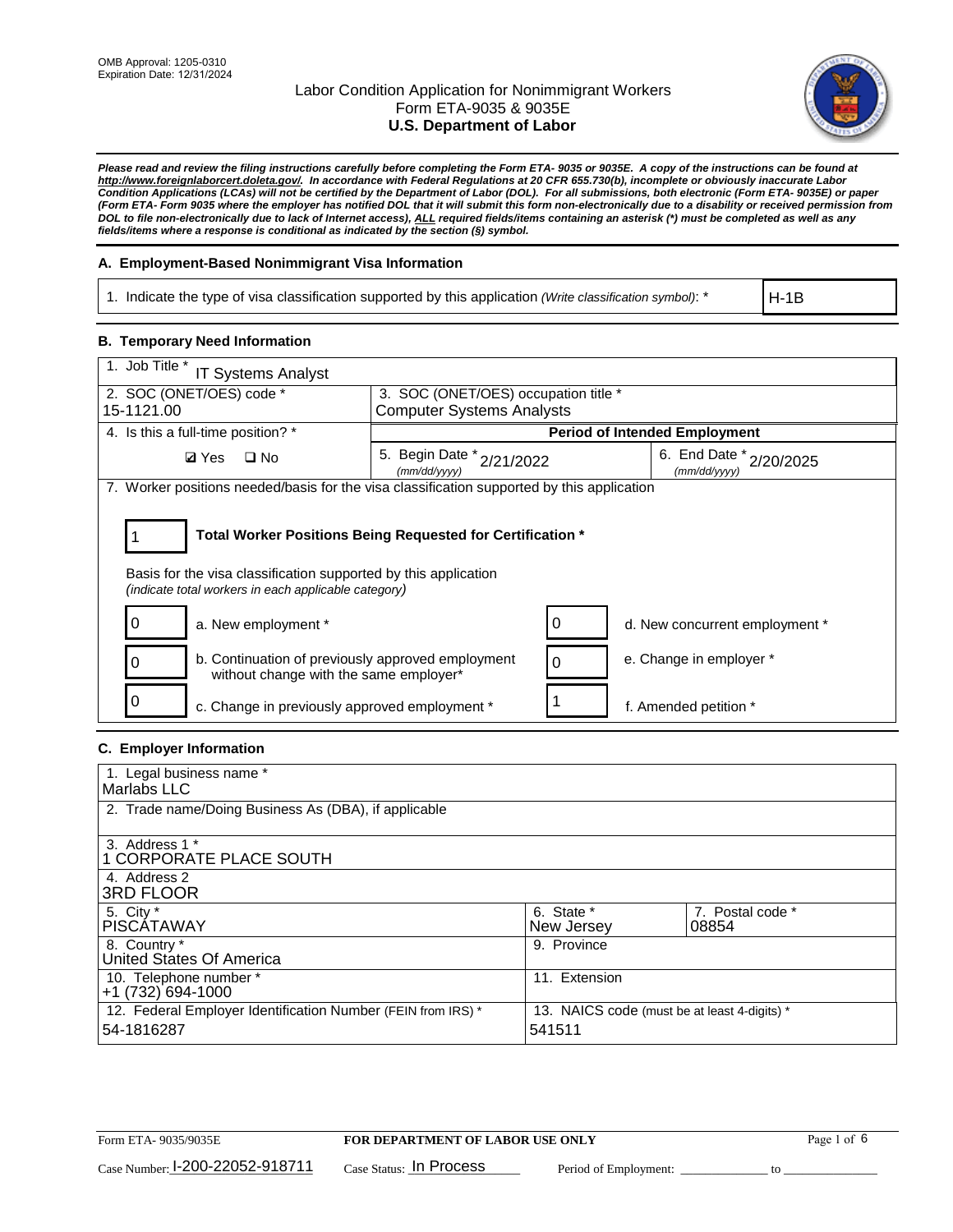

# **D. Employer Point of Contact Information**

**Important Note**: The information contained in this Section must be that of an employee of the employer who is authorized to act on behalf of the employer in labor certification matters. The information in this Section must be different from the agent or attorney information listed in Section E, unless the attorney is an employee of the employer.

| 1. Contact's last (family) name *               | 2. First (given) name * |                          | 3. Middle name(s)         |
|-------------------------------------------------|-------------------------|--------------------------|---------------------------|
| Vidyadharan                                     | Sanjay                  |                          |                           |
| 4. Contact's job title *<br>Chief Legal Officer |                         |                          |                           |
| 5. Address 1 *<br>1 CORPORATE PLACE SOUTH       |                         |                          |                           |
| 6. Address 2<br><b>3RD FLOOR</b>                |                         |                          |                           |
| 7. City *<br><b>PISCÁTAWAY</b>                  |                         | 8. State *<br>New Jersey | 9. Postal code *<br>08854 |
| 10. Country *<br>United States Of America       |                         | 11. Province             |                           |
| 12. Telephone number *                          | 13. Extension           | 14. E-Mail address       |                           |
| +1 (732) 694-1000                               | 1600                    | sanjay@marlabs.com       |                           |

# **E. Attorney or Agent Information (If applicable)**

**Important Note**: The employer authorizes the attorney or agent identified in this section to act on its behalf in connection with the filing of this application.

| 1. Is the employer represented by an attorney or agent in the filing of this application? *<br>If "Yes," complete the remainder of Section E below. |                            |              |                               |                   |                                                      | <b>Ø</b> No |
|-----------------------------------------------------------------------------------------------------------------------------------------------------|----------------------------|--------------|-------------------------------|-------------------|------------------------------------------------------|-------------|
| 2. Attorney or Agent's last (family) name §                                                                                                         | 3. First (given) name $\S$ |              |                               | 4. Middle name(s) |                                                      |             |
| 5. Address 1 §                                                                                                                                      |                            |              |                               |                   |                                                      |             |
| 6. Address 2                                                                                                                                        |                            |              |                               |                   |                                                      |             |
| 7. City §                                                                                                                                           |                            | 8. State §   |                               |                   | 9. Postal code §                                     |             |
| 10. Country §                                                                                                                                       |                            | 11. Province |                               |                   |                                                      |             |
| 12. Telephone number §                                                                                                                              | 13. Extension              |              | 14. E-Mail address            |                   |                                                      |             |
| 15. Law firm/Business name §                                                                                                                        |                            |              | 16. Law firm/Business FEIN §  |                   |                                                      |             |
| 17. State Bar number (only if attorney) §                                                                                                           |                            |              | standing (only if attorney) § |                   | 18. State of highest court where attorney is in good |             |
| 19. Name of the highest State court where attorney is in good standing (only if attorney) §                                                         |                            |              |                               |                   |                                                      |             |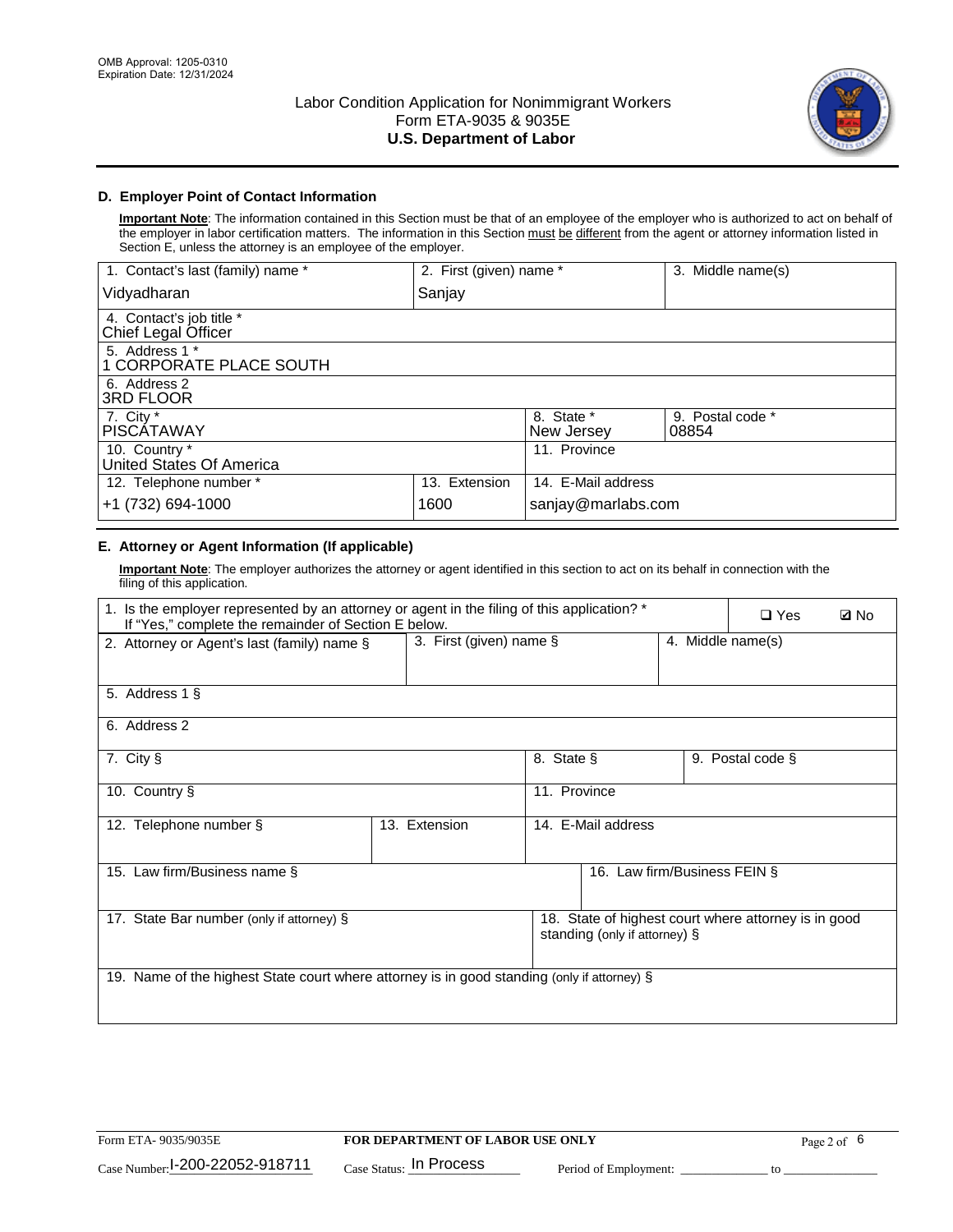

#### **F. Employment and Wage Information**

**Important Note**: The employer must define the intended place(s) of employment with as much geographic specificity as possible. Each intended place(s) of employment listed below must be the worksite or physical location where the work will actually be performed and cannot be a P.O. Box. The employer must identify all intended places of employment, including those of short duration, on the LCA. 20 CFR 655.730(c)(5). If the employer is submitting this form non-electronically and the work is expected to be performed in more than one location, an attachment must be submitted in order to complete this section. An employer has the option to use either a single Form ETA-9035/9035E or multiple forms to disclose all intended places of employment. If the employer has more than ten (10) intended places of employment at the time of filing this application, the employer must file as many additional LCAs as are necessary to list all intended places of employment. See the form instructions for further information about identifying all intended places of employment.

#### a.*Place of Employment Information* 1

|                                              | 1. Enter the estimated number of workers that will perform work at this place of employment under<br>the LCA.*                 |  |                                          |                          |              |              |  |
|----------------------------------------------|--------------------------------------------------------------------------------------------------------------------------------|--|------------------------------------------|--------------------------|--------------|--------------|--|
|                                              | 2. Indicate whether the worker(s) subject to this LCA will be placed with a secondary entity at this<br>place of employment. * |  |                                          |                          | <b>Ø</b> Yes | $\square$ No |  |
|                                              | 3. If "Yes" to question 2, provide the legal business name of the secondary entity. §                                          |  |                                          |                          |              |              |  |
|                                              | iSoftStone North America                                                                                                       |  |                                          |                          |              |              |  |
|                                              | 4. Address 1 *<br>8500 148th Ave NE, Apt FF3111                                                                                |  |                                          |                          |              |              |  |
|                                              | 5. Address 2                                                                                                                   |  |                                          |                          |              |              |  |
|                                              | 6. City $*$<br>7. County *<br>Redmond<br>King                                                                                  |  |                                          |                          |              |              |  |
|                                              | 8. State/District/Territory *<br>9. Postal code *<br>Washington<br>98052                                                       |  |                                          |                          |              |              |  |
| 10. Wage Rate Paid to Nonimmigrant Workers * |                                                                                                                                |  | 10a. Per: (Choose only one)*             |                          |              |              |  |
|                                              | □ Hour □ Week □ Bi-Weekly □ Month □ Year<br>From $*$ $\S$ 96600 00 To: $\S$                                                    |  |                                          |                          |              |              |  |
|                                              | 11. Prevailing Wage Rate *                                                                                                     |  | 11a. Per: (Choose only one)*             |                          |              |              |  |
|                                              | $\sin 96554$ 00                                                                                                                |  | □ Hour □ Week □ Bi-Weekly □ Month ☑ Year |                          |              |              |  |
|                                              | Questions 12-14. Identify the source used for the prevailing wage (PW) (check and fully complete only one): *                  |  |                                          |                          |              |              |  |
| 12.<br>$\Box$                                | A Prevailing Wage Determination (PWD) issued by the Department of Labor                                                        |  |                                          | a. PWD tracking number § |              |              |  |
| 13.                                          | A PW obtained independently from the Occupational Employment Statistics (OES) Program                                          |  |                                          |                          |              |              |  |
| $\boldsymbol{\mathcal{V}}$                   | a. Wage Level (check one): §                                                                                                   |  |                                          | b. Source Year §         |              |              |  |
|                                              | பெ<br>$\square$ $\square$<br>□⊥<br>$\Box$ IV<br>$\Box$ N/A                                                                     |  |                                          | 7/1/2021 - 6/30/2022     |              |              |  |
| 14.                                          | A PW obtained using another legitimate source (other than OES) or an independent authoritative source                          |  |                                          |                          |              |              |  |
|                                              | a. Source Type (check one): §                                                                                                  |  |                                          | b. Source Year §         |              |              |  |
|                                              | $\Box$ CBA<br>$\Box$ DBA<br>$\square$ SCA<br>$\Box$ Other/ PW Survey                                                           |  |                                          |                          |              |              |  |
|                                              | c. If responded "Other/ PW Survey" in question 14.a, enter the name of the survey producer or publisher §                      |  |                                          |                          |              |              |  |
|                                              |                                                                                                                                |  |                                          |                          |              |              |  |
|                                              | d. If responded "Other/ PW Survey" in question 14.a, enter the title or name of the PW survey §                                |  |                                          |                          |              |              |  |
|                                              |                                                                                                                                |  |                                          |                          |              |              |  |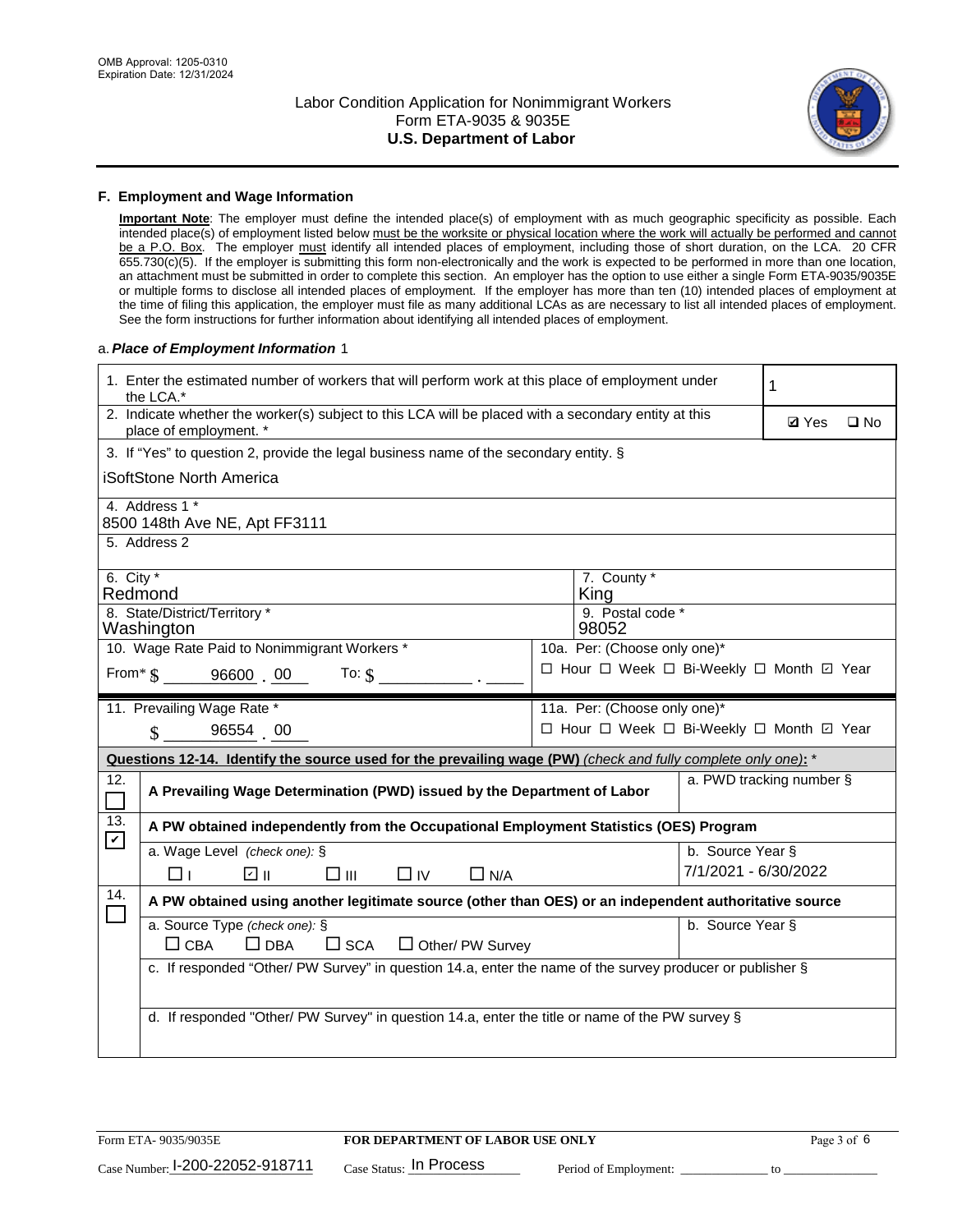

# **G. Employer Labor Condition Statements**

! *Important Note:* In order for your application to be processed, you MUST read Section G of the Form ETA-9035CP - General Instructions for the 9035 & 9035E under the heading "Employer Labor Condition Statements" and agree to all four (4) labor condition statements summarized below:

- (1) **Wages:** The employer shall pay nonimmigrant workers at least the prevailing wage or the employer's actual wage, whichever is higher, and pay for non-productive time. The employer shall offer nonimmigrant workers benefits and eligibility for benefits provided as compensation for services on the same basis as the employer offers to U.S. workers. The employer shall not make deductions to recoup a business expense(s) of the employer including attorney fees and other costs connected to the performance of H-1B, H-1B1, or E-3 program functions which are required to be performed by the employer. This includes expenses related to the preparation and filing of this LCA and related visa petition information. 20 CFR 655.731;
- (2) **Working Conditions:** The employer shall provide working conditions for nonimmigrants which will not adversely affect the working conditions of workers similarly employed. The employer's obligation regarding working conditions shall extend for the duration of the validity period of the certified LCA or the period during which the worker(s) working pursuant to this LCA is employed by the employer, whichever is longer. 20 CFR 655.732;
- (3) **Strike, Lockout, or Work Stoppage:** At the time of filing this LCA, the employer is not involved in a strike, lockout, or work stoppage in the course of a labor dispute in the occupational classification in the area(s) of intended employment. The employer will notify the Department of Labor within 3 days of the occurrence of a strike or lockout in the occupation, and in that event the LCA will not be used to support a petition filing with the U.S. Citizenship and Immigration Services (USCIS) until the DOL Employment and Training Administration (ETA) determines that the strike or lockout has ended. 20 CFR 655.733; and
- (4) **Notice:** Notice of the LCA filing was provided no more than 30 days before the filing of this LCA or will be provided on the day this LCA is filed to the bargaining representative in the occupation and area of intended employment, or if there is no bargaining representative, to workers in the occupation at the place(s) of employment either by electronic or physical posting. This notice was or will be posted for a total period of 10 days, except that if employees are provided individual direct notice by e-mail, notification need only be given once. A copy of the notice documentation will be maintained in the employer's public access file. A copy of this LCA will be provided to each nonimmigrant worker employed pursuant to the LCA. The employer shall, no later than the date the worker(s) report to work at the place(s) of employment, provide a signed copy of the certified LCA to the worker(s) working pursuant to this LCA. 20 CFR 655.734.

1. **I have read and agree to** Labor Condition Statements 1, 2, 3, and 4 above and as fully explained in Section G of the Form ETA-9035CP – General Instructions for the 9035 & 9035E and the Department's regulations at 20 CFR 655 Subpart H. \*

**Ø**Yes ロNo

### **H. Additional Employer Labor Condition Statements –H-1B Employers ONLY**

!**Important Note***:* In order for your H-1B application to be processed, you MUST read Section H – Subsection 1 of the Form ETA 9035CP – General Instructions for the 9035 & 9035E under the heading "Additional Employer Labor Condition Statements" and answer the questions below.

#### *a. Subsection 1*

| 1. At the time of filing this LCA, is the employer H-1B dependent? §                                                                                                                                                                                            |  | ⊡ Yes      | $\square$ No |              |
|-----------------------------------------------------------------------------------------------------------------------------------------------------------------------------------------------------------------------------------------------------------------|--|------------|--------------|--------------|
| 2. At the time of filing this LCA, is the employer a willful violator? $\S$                                                                                                                                                                                     |  | $\Box$ Yes | ⊡ No         |              |
| 3. If "Yes" is marked in questions H.1 and/or H.2, you must answer "Yes" or "No" regarding<br>whether the employer will use this application ONLY to support H-1B petitions or extensions of<br>status for exempt H-1B nonimmigrant workers? §                  |  |            | $\Box$ No    |              |
| 4. If "Yes" is marked in question H.3, identify the statutory basis for the<br>■ \$60,000 or higher annual wage<br>exemption of the H-1B nonimmigrant workers associated with this<br>□ Master's Degree or higher in related specialty<br>$\Box$ Both<br>LCA. § |  |            |              |              |
| H-1B Dependent or Willful Violator Employers -Master's Degree or Higher Exemptions ONLY                                                                                                                                                                         |  |            |              |              |
| 5. Indicate whether a completed Appendix A is attached to this LCA covering any H-1B<br>nonimmigrant worker for whom the statutory exemption will be based <b>ONLY</b> on attainment of a<br>Master's Degree or higher in related specialty. §                  |  |            | ⊡ No         | <b>Q</b> N/A |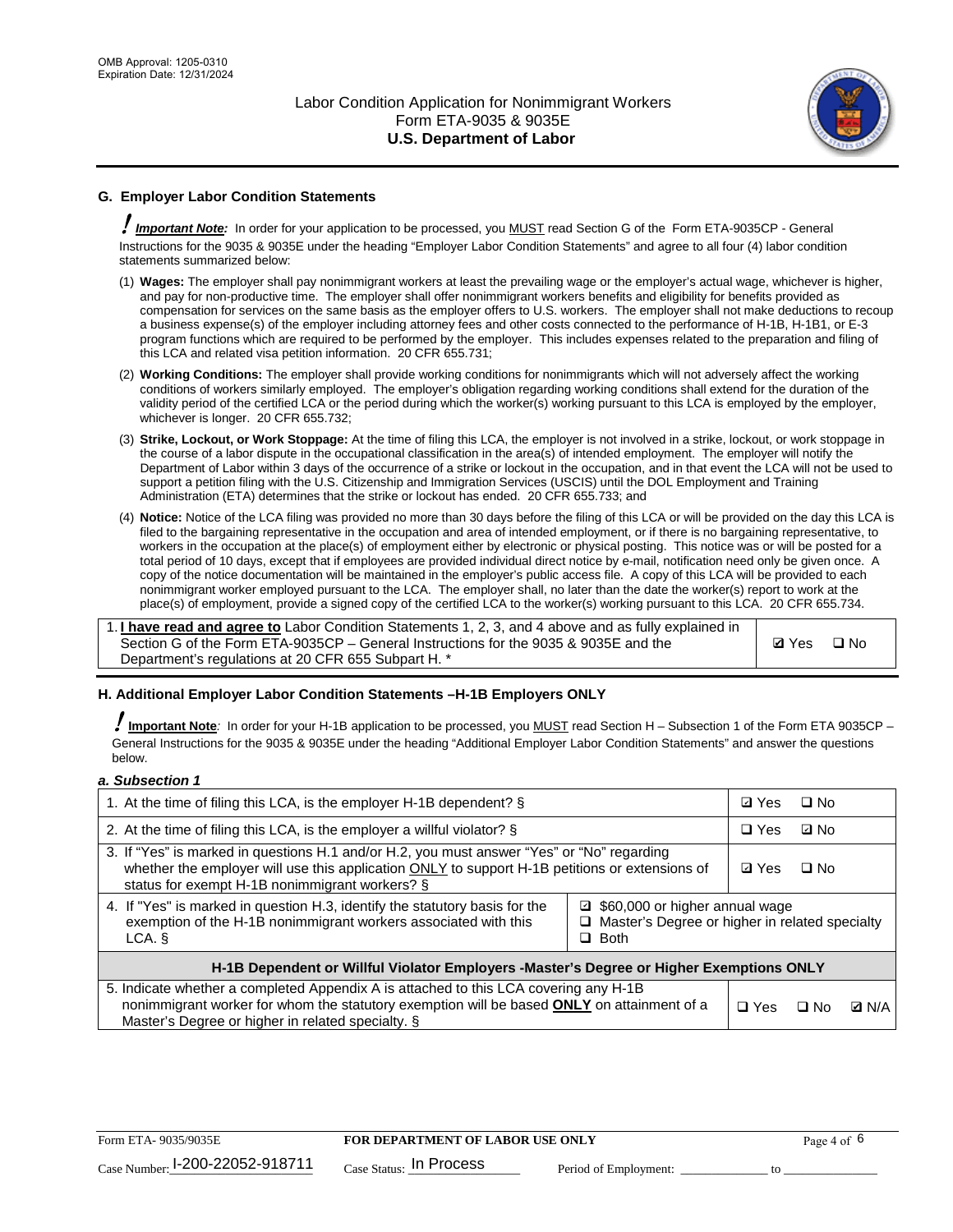

**If you marked "Yes" to questions H.a.1 (H-1B dependent) and/or H.a.2 (H-1B willful violator) and "No" to question H.a.3 (exempt H-1B nonimmigrant workers), you MUST read Section H – Subsection 2 of the Form ETA 9035CP – General Instructions for the 9035 & 9035E under the heading "Additional Employer Labor Condition Statements" and indicate your agreement to all three (3) additional statements summarized below.**

#### *b. Subsection 2*

- A. **Displacement:** An H-1B dependent or willful violator employer is prohibited from displacing a U.S. worker in its own workforce within the period beginning 90 days before and ending 90 days after the date of filing of the visa petition. 20 CFR 655.738(c);
- B. **Secondary Displacement:** An H-1B dependent or willful violator employer is prohibited from placing an H-1B nonimmigrant worker(s) with another/secondary employer where there are indicia of an employment relationship between the nonimmigrant worker(s) and that other/secondary employer (thus possibly affecting the jobs of U.S. workers employed by that other employer), unless and until the employer subject to this LCA makes the inquiries and/or receives the information set forth in 20 CFR 655.738(d)(5) concerning that other/secondary employer's displacement of similarly employed U.S. workers in its workforce within the period beginning 90 days before and ending 90 days after the date of such placement. 20 CFR 655.738(d). Even if the required inquiry of the secondary employer is made, the H-1B dependent or willful violator employer will be subject to a finding of a violation of the secondary displacement prohibition if the secondary employer, in fact, displaces any U.S. worker(s) during the applicable time period; and
- C. **Recruitment and Hiring:** Prior to filing this LCA or any petition or request for extension of status for nonimmigrant worker(s) supported by this LCA, the H-1B dependent or willful violator employer must take good faith steps to recruit U.S. workers for the job(s) using procedures that meet industry-wide standards and offer compensation that is at least as great as the required wage to be paid to the nonimmigrant worker(s) pursuant to 20 CFR 655.731(a). The employer must offer the job(s) to any U.S. worker who applies and is equally or better qualified for the job than the nonimmigrant worker. 20 CFR 655.739.

| 6. I have read and agree to Additional Employer Labor Condition Statements A, B, and C above and |       |           |
|--------------------------------------------------------------------------------------------------|-------|-----------|
| as fully explained in Section H – Subsections 1 and 2 of the Form ETA 9035CP – General           | □ Yes | $\Box$ No |
| Instructions for the 9035 & 9035E and the Department's regulations at 20 CFR 655 Subpart H. §    |       |           |

### **I. Public Disclosure Information**

! **Important Note***:* You must select one or both of the options listed in this Section.

|  | 1. Public disclosure information in the United States will be kept at: * |  |  |  |
|--|--------------------------------------------------------------------------|--|--|--|
|  |                                                                          |  |  |  |

**sqrt** Employer's principal place of business □ Place of employment

### **J. Notice of Obligations**

A. Upon receipt of the certified LCA, the employer must take the following actions:

- o Print and sign a hard copy of the LCA if filing electronically (20 CFR 655.730(c)(3));<br>
Maintain the original signed and certified LCA in the employer's files (20 CFR 655.7
- Maintain the original signed and certified LCA in the employer's files (20 CFR 655.705(c)(2); 20 CFR 655.730(c)(3); and 20 CFR 655.760); and
- o Make a copy of the LCA, as well as necessary supporting documentation required by the Department of Labor regulations, available for public examination in a public access file at the employer's principal place of business in the U.S. or at the place of employment within one working day after the date on which the LCA is filed with the Department of Labor (20 CFR 655.705(c)(2) and 20 CFR 655.760).
- B. The employer must develop sufficient documentation to meet its burden of proof with respect to the validity of the statements made in its LCA and the accuracy of information provided, in the event that such statement or information is challenged (20 CFR 655.705(c)(5) and 20 CFR 655.700(d)(4)(iv)).
- C. The employer must make this LCA, supporting documentation, and other records available to officials of the Department of Labor upon request during any investigation under the Immigration and Nationality Act (20 CFR 655.760 and 20 CFR Subpart I).

*I declare under penalty of perjury that I have read and reviewed this application and that to the best of my knowledge, the*  information contained therein is true and accurate. I understand that to knowingly furnish materially false information in the *preparation of this form and any supplement thereto or to aid, abet, or counsel another to do so is a federal offense punishable by fines, imprisonment, or both (18 U.S.C. 2, 1001,1546,1621).*

| 1. Last (family) name of hiring or designated official *   2. First (given) name of hiring or designated official *   3. Middle initial §<br>Vidyadharan | Saniav           |  |
|----------------------------------------------------------------------------------------------------------------------------------------------------------|------------------|--|
| 4. Hiring or designated official title *<br>Chief Legal Officer                                                                                          |                  |  |
| 5. Signature *                                                                                                                                           | 6. Date signed * |  |

| Form ETA-9035/9035E             | FOR DEPARTMENT OF LABOR USE ONLY   | Page 5 of 6           |  |
|---------------------------------|------------------------------------|-----------------------|--|
| Case Number: 1-200-22052-918711 | $_{\rm Case~S status:}$ In Process | Period of Employment: |  |